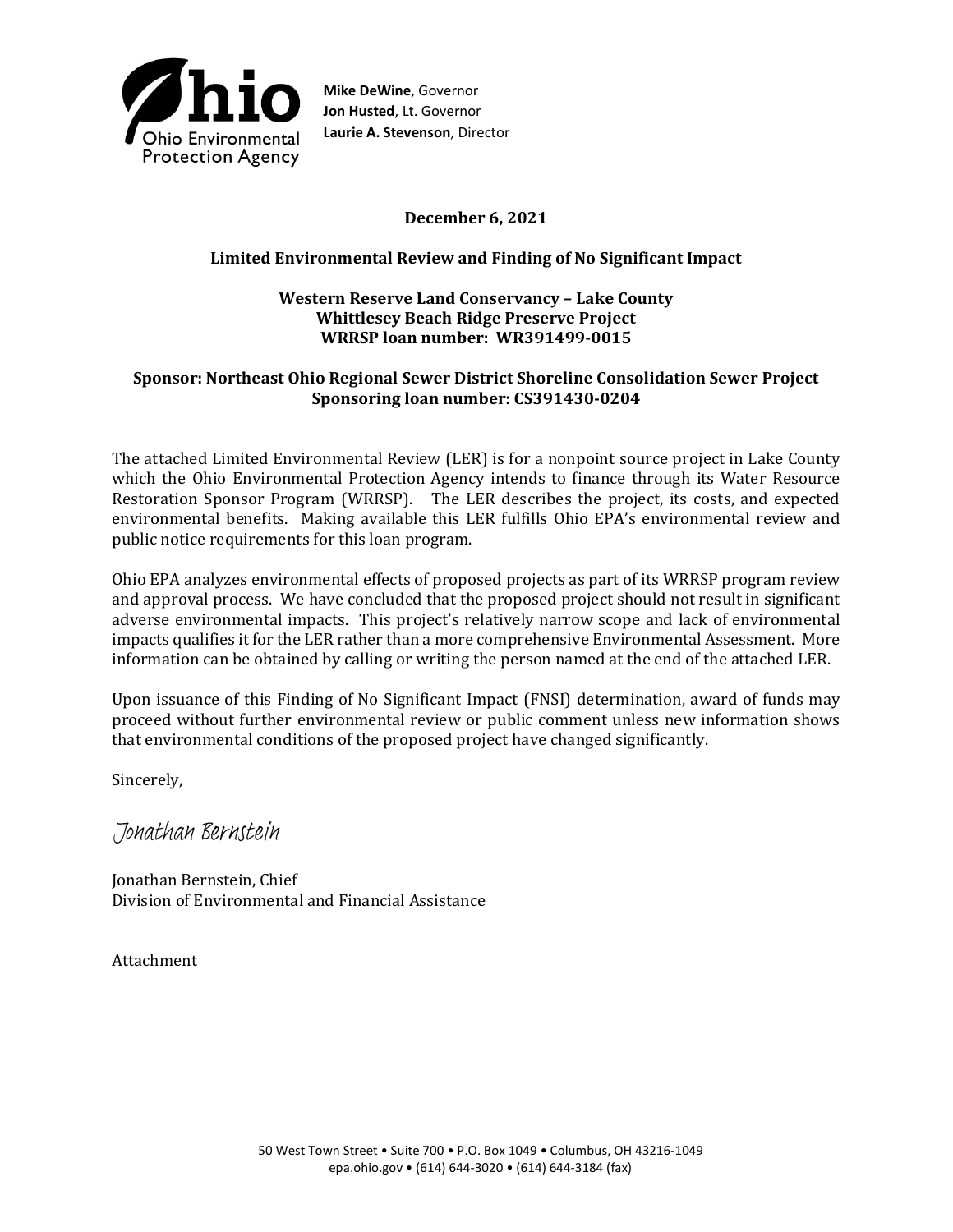### **LIMITED ENVIRONMENTAL REVIEW**

### **Project Identification**

| <b>WRRSP Project:</b>        | Whittlesey Beach Ridge Preserve Project |
|------------------------------|-----------------------------------------|
| <b>WRRSP Applicant:</b>      | Western Reserve Land Conservancy        |
| WRRSP Loan:                  | WR391499-0015                           |
| <b>Sponsoring Community:</b> | Northeast Ohio Regional Sewer District  |
| <b>Sponsoring Project:</b>   | Shoreline Storge Tunnel (SST) Project   |
| Sponsoring WPCLF Loan:       | CS391430-0198                           |

#### **Project Summary**

Western Reserve Land Conservancy (WRLC) seeks \$2,560,500 in funding through Ohio EPA's Water Resource Restoration Sponsor Program (WRRSP) to protect the Whittlesey Beach Ridge Preserve protection project by purchasing the entirety of three parcels and portions of ten parcels to combine them for a 78.3-acre project area located in northern Lake County, in the City of Mentor and Village of Kirtland Hills (Figure 1 and Figure 2). The combined parcels include 35.1 acres of high-quality Category 3 wetland, 2,769 linear feet of Class III headwater tributaries to Ward Creek, which is a tributary to the Chagrin River, and 43.2 acres of upland habitat that contains extremely rare old growth forest.

Northeast Ohio Regional Sewer District (NEORSD) will sponsor the project through a Water Pollution Control Loan Fund (WPCLF) loan administered by Ohio EPA's Division of Environmental and Financial Assistance (DEFA). Funds for the Whittlesey Beach Ridge Preserve project will be provided by advancing a portion of the interest to be paid by NEORSD on its Shoreline Storage Tunnel (SST) project. This project is scheduled to be awarded WPCLF funding in January 2022. By voluntarily agreeing to sponsor the Whittlesey Beach Ridge Preserve project, NEORSD is eligible for an up to 0.1% discount that will reduce its WPCLF loan rate.

The purpose of the WRRSP is to counteract the loss of ecological function and biological diversity that jeopardizes the health of many of Ohio's water resources. In the program, entities such as park districts and land conservancies (implementers) undertake ecologically restorative and protective projects. Borrowers from the WPCLF voluntarily sponsor such projects in return for interest rate discounts. Ohio EPA foregoes a portion of the interest that borrowers would repay to the WPCLF and advances it to implementers to carry out the ecologically beneficial projects. Properties are acquired, restored and managed in perpetuity under a management plan and an environmental covenant, which establishes use restrictions on the land.

## **History & Existing Conditions**

The three parcels and portions of ten parcels that make up the 78.3-acre project site are in the City of Mentor and Village of Kirtland Hills in northern Lake County in the Willoughby–Chagrin River watershed. The project site is almost entirely forested with predominately old-growth forest: it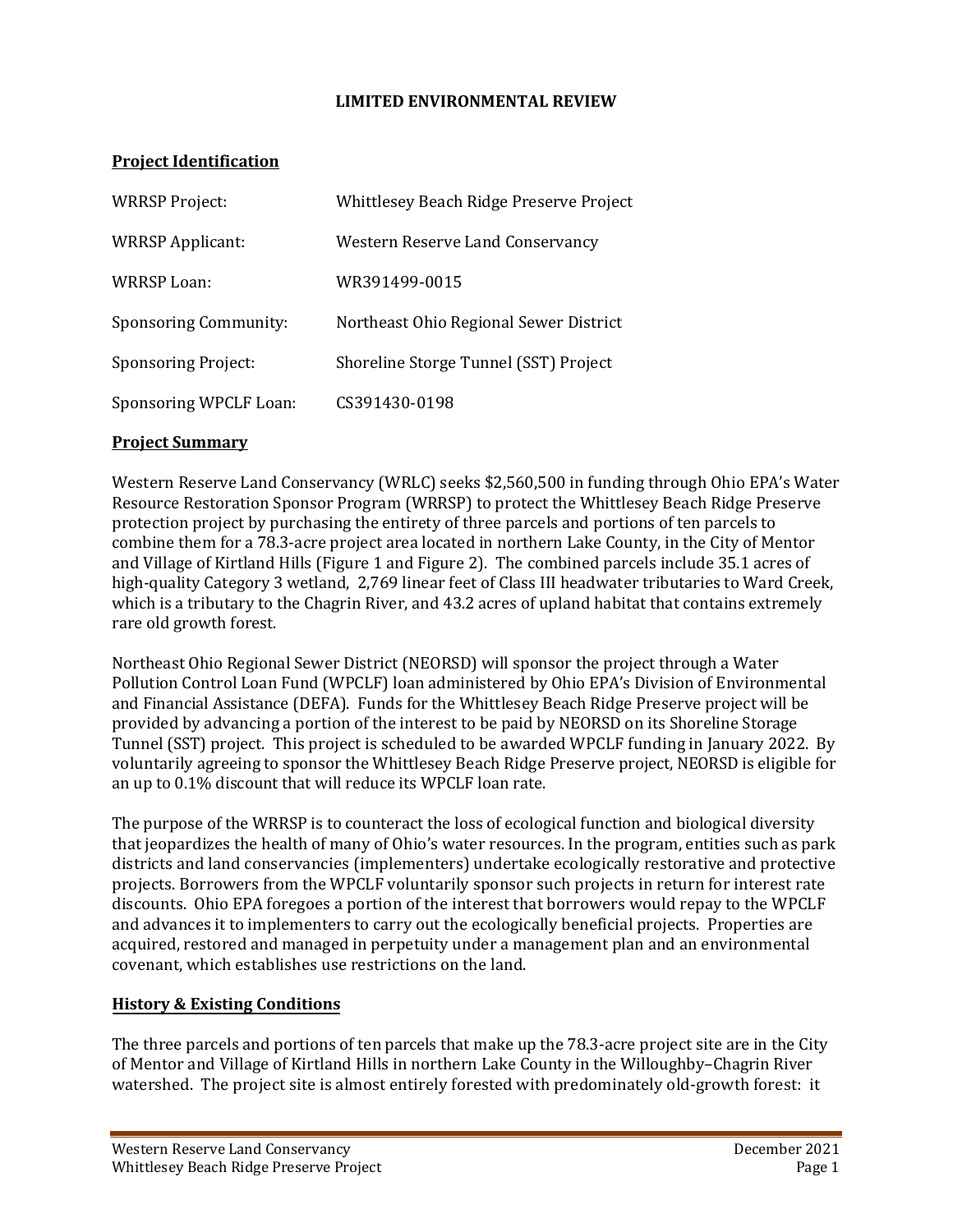contains 35.1 acres of high-quality wetlands, as well as 2,769.8 linear feet of Class III headwater streams that flow into Ward Creek, which is a tributary to the Chagrin River. The Chagrin River watershed is 265 square miles. The watershed is included in Ohio EPA's 303(d) Impaired Waters List due to habitat degradation from land development/urbanization, organic enrichment, nutrients, flow alteration, wetlands filling and removal of riparian vegetation. And while the Chagrin River in this portion of the watershed is in full attainment of aquatic life use monitoring goals per Ohio EPA's 2020 Integrated Water Quality Report, Ward Creek is in non-attainment. Therefore, it is critical to protect the water quality of the Chagrin River by protecting and improving the water quality of its tributaries, including the 2,700 linear feet of forested tributaries on Whittlesey Beach Ridge Preserve.

Whittlesey Beach Ridge is a geologic feature created by glacial advances and retreats approximately 14,000 years ago. The beach ridge found on the project site is the edge of the ancient Lake Whittlesey, a proglacial lake that is an ancestor of present-day Lake Erie. The Whittlesey Beach Ridge Preserve site contains three trees that are among the top five largest of their species in the state. Two tulip trees were identified as the 4<sup>th</sup> and 5<sup>th</sup> largest, and a sugar maple was identified as the 5th largest. There is also a green ash of notable size (58-inch diameter at breast height) present on the site which will be treated to protect against boring insects.

The project site also serves as habitat for 39 species of lichen, two state-endangered species of bats, six state-listed species of bats and eleven state-listed species of birds. Bird surveys on the site identified 79 different species of birds. Of those, 18 ranked among medium-to-highest priority for the Bird Conservation Region in which the project is located.

# **Project Description**

Western Reserve Land Conservancy will acquire and permanently protect by placing an Environmental Covenant on 78.3 acres of high quality, highly developable old-growth forest that contains three trees listed as the top five largest in Ohio; habitat that supports two stateendangered bat species; five state Species of Concern (bat and bird); a species of lichen identified as "new to Ohio;" 35.1 acres of interspersed Category 3 wetlands and 2,769.8 linear feet of Class III headwater streams that flow into Ward Creek. WRLC will conduct invasive vegetation management program within the wetland areas and a two-year treatment for emerald ash borers on a 58-inch diameter green ash tree (*Fraxinus pennsylvanica*).

## **Property Management and Maintenance**

The property will be managed as a passive-use park. The site will be accessible to the public on a permission-only basis for passive recreation, research, and educational use. The property will be protected in perpetuity through use restrictions spelled out in an Environmental Covenant, which will be part of the deed. Above any other competing management objectives, the protection and preservation of the water resources, as specified in the Environmental Covenant, shall rule the management of the WRRSP-protected property. These restrictions include:

- There shall be no agricultural, industrial commercial or residential activity undertaken or allowed.
- The property may not be divided, partitioned, subdivided or conveyed except in its current configurations.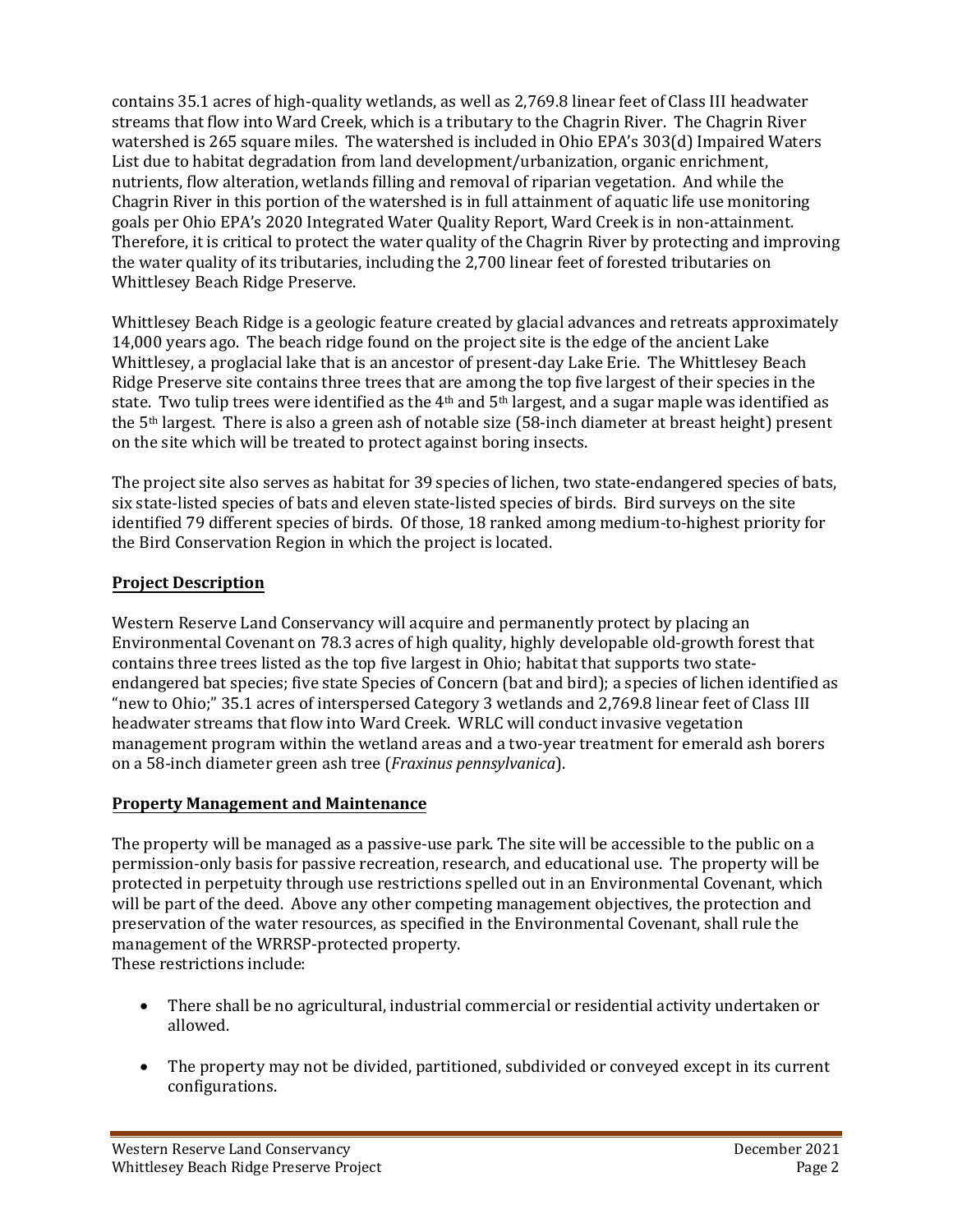- There shall be no buildings or other structures, including, but not limited to, billboards or advertising of any kind, camping accommodations, and mobile homes shall not be erected or placed.
- There shall be no mining, drilling, exploring for or removal of minerals, oil or gas.
- There shall be no ditching, draining diking, filling, excavating, or removal of topsoil, sand, gravel, rock or other materials, except as may be necessary for reasonable preservation, management and restoration purposes.
- There shall be no manipulation or alteration of wetlands, creeks, streams, surface or subsurface springs or other bodies of water. Reasonable alternations to surface water bodies and their associated riparian zones may be permitted for the purpose of protecting or improving water quality or aquatic habitat, upon the condition that prior to any such alterations, a plan for such activities shall be proposed in writing by the Owner or any Transferee and shall be approved by Ohio EPA or shall be approved as an amendment to the Project Management Plan.
- There shall be no open dumping.
- There shall be no building of new roads or other rights-of-way. Existing roads may be maintained but shall not be widened or improved.
- There shall be no operation of automobiles, trucks, snowmobiles, dune buggies, motorcycles, all-terrain vehicles or any other motorized recreational vehicles.
- In accordance with State regulations and as approved by Ohio EA and authorized by the Owner, hunting and trapping may be permitted in order to maintain ecological balance or to protect human health and safety.
- Except in areas already identified in the Plan as being disturbed, and as may be necessary for reasonable preservation, management or restoration purposes, to protect human health and safety, or to maintain a diversity of naturally occurring habitat types and control of exotic non-native and exotic species of plants, there shall be no removal, destruction, cutting, trimming or mowing of any trees or other vegetation and no non-native species shall be introduced.

## **Implementation**

The WRRSP loan award for Western Reserve's Whittlesey Beach Ridge Preserve project will be made possible through Northeast Ohio Regional Sewer District's Shoreline Consolidation Sewer project WPCLF loan award, which is scheduled for January 2022.

## **Public Participation**

Western Reserve Land Conservancy staff members will carry out public-awareness and educational outreach elements resulting from the Whittlesey Beach Ridge Preserve project. WRLC has been involved in several City of Mentor public meetings (occurring between fall 2019 and summer 2020) regarding conservation of the property. WRLC will publicize the project by issuing press releases regarding the WRRSP award and the acquisition and preservation of the Whittlesey Beach Ridge Preserve project. WRLC sends a monthly e-newsletter to approximately 7,751 subscribers and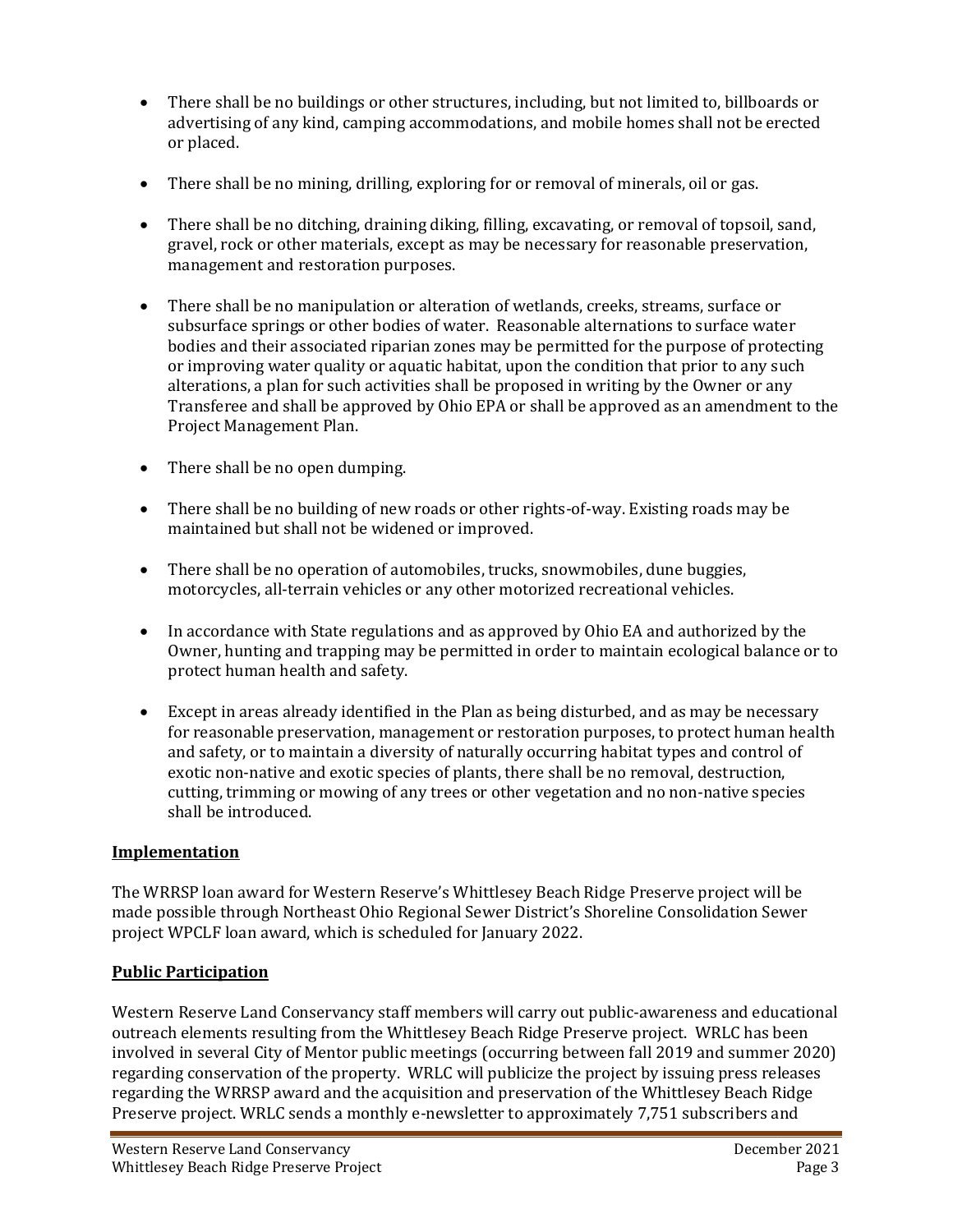actively employs social media outlets including Facebook (4,277 followers); Twitter (1,640 followers); Linked-In (878 followers); and Instagram (1,610 followers). WRLC will also use newsletters and their main website (www.wrlandconservancy.org) to inform the public that a new natural space is being protected as a result of WRRSP funding, and to educate the public about the importance of water resource protection throughout the Chagrin River Watershed.

As part of its State Environmental Review Process, DEFA will post this LER and Finding of No Significant Impact to its web page located at:

[https://epa.ohio.gov/wps/portal/gov/epa/divisions-and-offices/environmental-financial](https://gcc02.safelinks.protection.outlook.com/?url=https%3A%2F%2Fepa.ohio.gov%2Fwps%2Fportal%2Fgov%2Fepa%2Fdivisions-and-offices%2Fenvironmental-financial-assistance%2Fannouncements&data=04%7C01%7CRose.McLean%40epa.ohio.gov%7Cbbba59ee1e9a4fcf81ba08d9b8f56cd5%7C50f8fcc494d84f0784eb36ed57c7c8a2%7C0%7C0%7C637744186490932283%7CUnknown%7CTWFpbGZsb3d8eyJWIjoiMC4wLjAwMDAiLCJQIjoiV2luMzIiLCJBTiI6Ik1haWwiLCJXVCI6Mn0%3D%7C3000&sdata=UtnLskNaZ9X7DcMQsbAwHWZRBFWoXJEcFCxR4sSdcUo%3D&reserved=0)[assistance/announcements.](https://gcc02.safelinks.protection.outlook.com/?url=https%3A%2F%2Fepa.ohio.gov%2Fwps%2Fportal%2Fgov%2Fepa%2Fdivisions-and-offices%2Fenvironmental-financial-assistance%2Fannouncements&data=04%7C01%7CRose.McLean%40epa.ohio.gov%7Cbbba59ee1e9a4fcf81ba08d9b8f56cd5%7C50f8fcc494d84f0784eb36ed57c7c8a2%7C0%7C0%7C637744186490932283%7CUnknown%7CTWFpbGZsb3d8eyJWIjoiMC4wLjAwMDAiLCJQIjoiV2luMzIiLCJBTiI6Ik1haWwiLCJXVCI6Mn0%3D%7C3000&sdata=UtnLskNaZ9X7DcMQsbAwHWZRBFWoXJEcFCxR4sSdcUo%3D&reserved=0) 

## **Conclusion**

Ohio EPA conducts environmental reviews of all projects prior to awarding WPCLF financing. The proposed project meets the project type criteria for a Limited Environmental Review (LER); namely, it is a water quality protection project consisting of non-structural practices. Furthermore, the project meets the other qualifying criteria for an LER; specifically, the proposed project:

**Will have no significant environmental effect and will require no specific impact mitigation** as the planning activities for the project identified no potential adverse impacts to the quality of the human environment or to sensitive resources such as floodplains, wetlands, state or federallydesignated wild, scenic or recreational rivers, riparian areas, prime or unique agricultural lands, aquifer recharge zones, archaeological or historically significant sites, air quality or threatened or endangered species. In fact, the proposed project will have beneficial environmental impacts by preserving high quality wetland, headwater stream and old-growth forest habitat.

**Will have no effect on high-value environmental resources** since it will protect the quality of headwater tributaries to Ward Creek, a tributary to the Chagrin River by permanently protecting the streams, associated wetlands, and forested buffer.

**Is not a controversial action** as it will benefit the environment and no significant public opposition has been expressed.

**Does not create a new or relocate an existing discharge to surface or ground waters** since the proposed project does not involve a point source discharge.

**Will not provide capacity to serve a population substantially greater than the existing population** since the proposed project is not a publicly owned wastewater treatment works designed to serve a designated area. Instead, it is a protection project of high-quality aquatic resources.

# **Contact info**

Rose McLean, Environmental Planner Water Resource Restoration Sponsor Program, Ohio EPA, DEFA P.O. Box 1049, Columbus, Ohio 43216-1049 [Rose.McLean@epa.ohio.gov](mailto:Rose.McLean@epa.ohio.gov)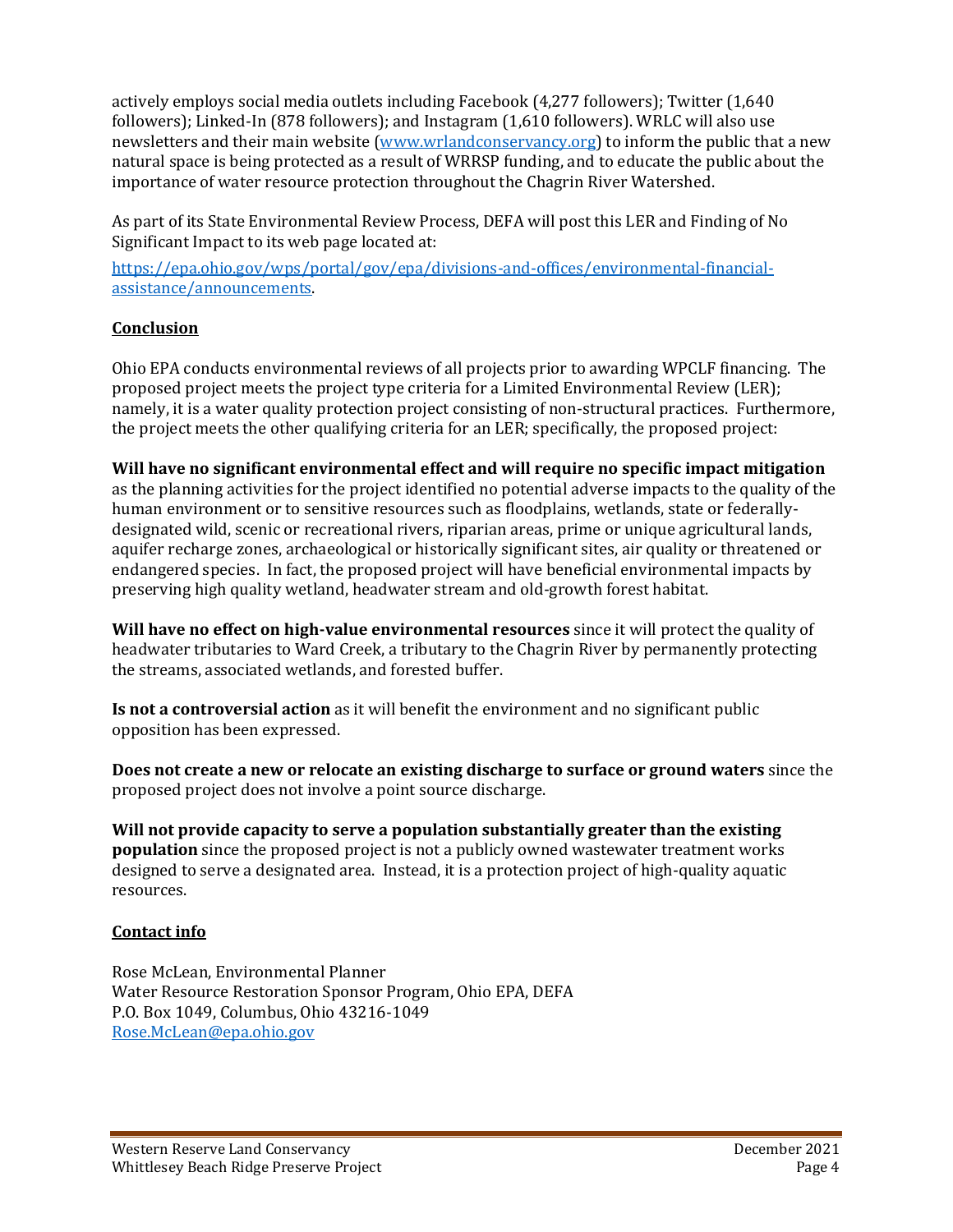

#### **Figure 1. Whittlesey Beach Ridge Preserve Location**